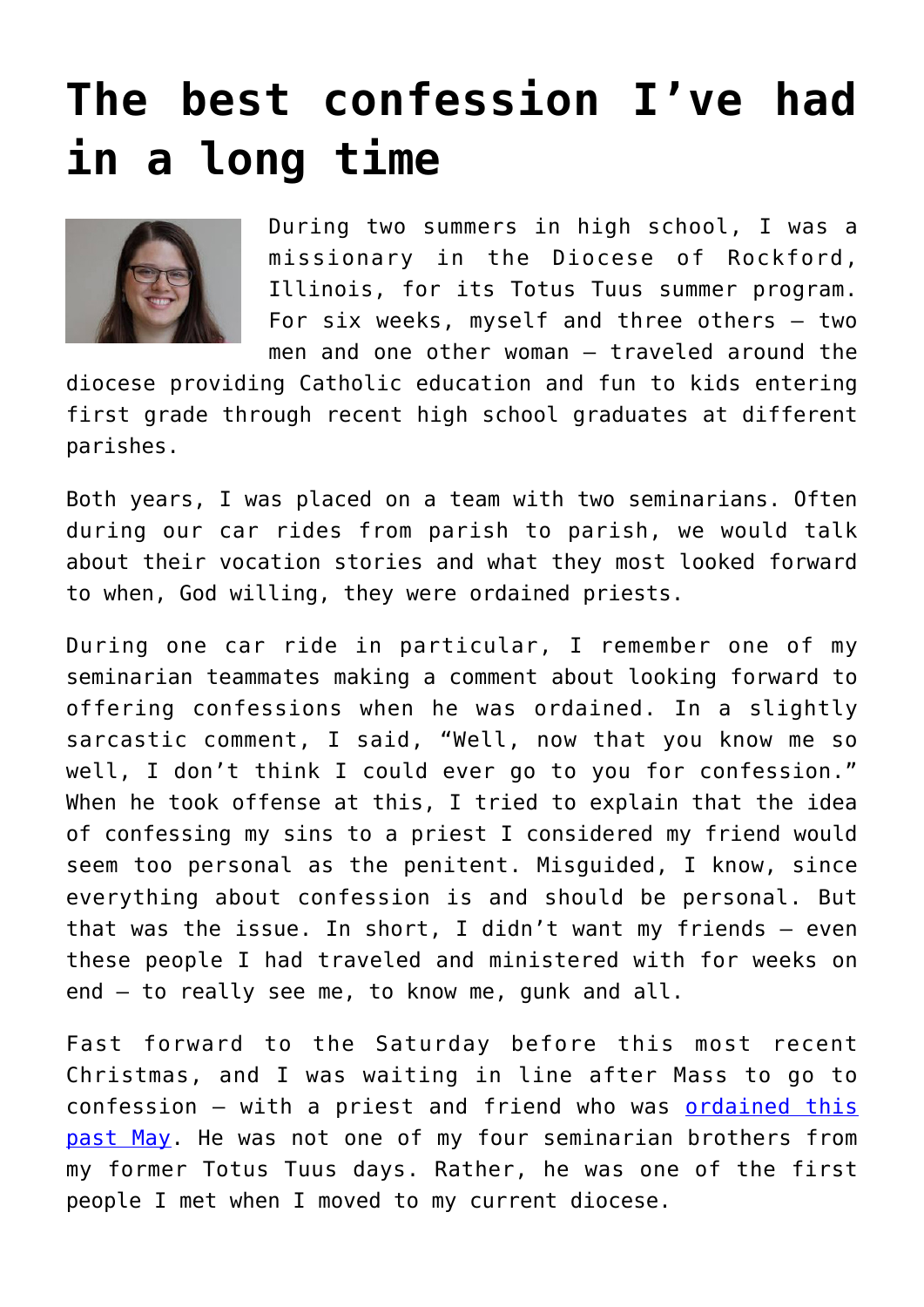Since his ordination, this priest has been assigned to the parish nearest my apartment. Often when I'm available, I try to make time for their Tuesday evening and Saturday morning Masses. And over and over again, I've been blown away by the love this young priest has for God and his vocation. While I knew he would be a priest who preached with conviction, I could not have expected to be moved to tears when I saw for the first time how he looked at the Eucharist and the chalice during the consecration, and the reverence and love with which he receives Our Lord during each and every Mass. I've been blessed to know many, many great priests, but I can honestly say I've never seen anyone more in love in my entire life.

So, after months of attending Mass with him as the celebrant, I decided I needed to go to confession with him. Who better as a confessor than one who radiates love?

After Mass concluded, I made my way to his confession line. And it was so, so good.

I walked through the doors, and he just looked up to me and said, "Hello friend." First of all, to be recognizable under both a mask and a veil is, well, not always the easiest thing. But to be called friend by the one whom God was using to release me from the burden of my sins … that feeling of being seen and known was one that would linger with me for days.

And the confession itself, well, there was a lot of grace. I've had good advice from priests before, but this friend commiserated with me in my pain and emboldened me to fight the spiritual battle in a way I hadn't experienced in a long time. He didn't sugar coat anything. He gave me a penance that drew me out of myself to pray for others. And I left not only feeling forgiven and cleansed but more confident in myself as God's beloved than I had in some time.

Looking back on my conversation all those summers ago with my seminarian brothers, I now can see why they would have been